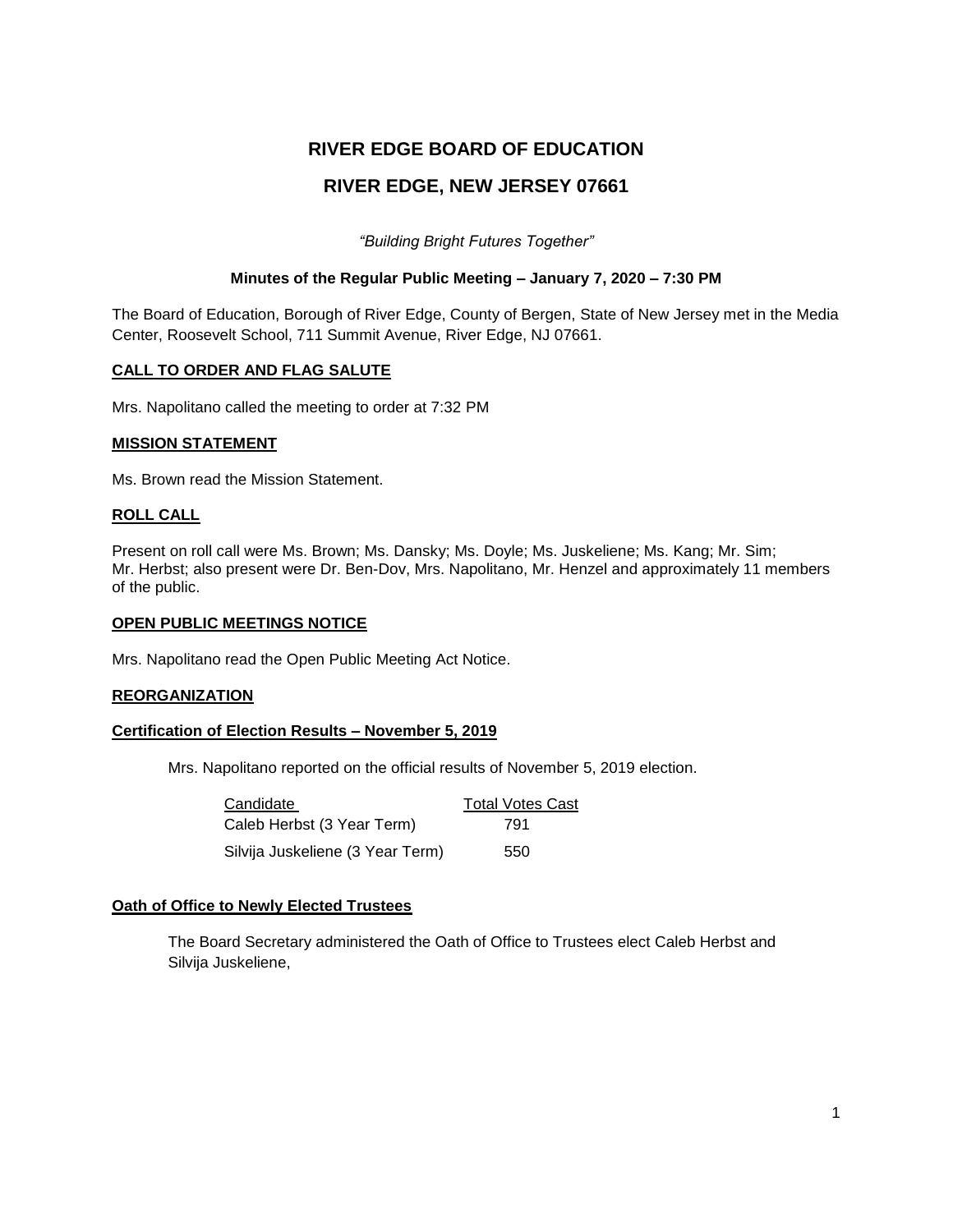# **2019 Board of Education and Expiration of Terms of Offices**

| Trustee            | <b>Expiration of Terms</b> |
|--------------------|----------------------------|
| Sheli Dansky       | 2020                       |
| Elizabeth Brown    | 2020                       |
| Gyuchang Sim       | 2021                       |
| Adrienne Doyle     | 2021                       |
| Eun Kang           | 2021                       |
| Caeb Herbst        | 2022                       |
| Silvija Juskeliene | 2022                       |

#### **Nomination and Election of President**

Motion by Ms. Dansky to nominate Caleb Herbst as Board President.

Roll call was taken and Caleb Herbst was unanimously elected Board President.

Ayes: Ms. Brown, Ms. Dansky, Ms. Doyle, Ms. Juskeliene, Ms. Kang, Mr. Sim, Mr. Herbst Nays: None

President, Caleb Herbst assumed the Chair.

#### **Nomination and Election of Vice-President**

Motion by Ms. Brown to nominate Sheli Dansky as Vice-President.

Roll call was taken and Sheli Dansky was unanimously elected Vice-President.

Ayes: Ms. Brown, Ms. Dansky, Ms. Doyle, Ms. Juskeliene, Ms. Kang, Mr. Sim, Mr. Herbst Nays: None

#### **REORGANIZATION MOTIONS**

#### **1**. Meeting Time & Location

That the Board of Education continues to hold regular public meetings at 7:30 p.m. as follows:

| Date                     | <b>School</b>             |
|--------------------------|---------------------------|
| January 7, 2020          | Roosevelt School          |
| January 22, 2020         | <b>Cherry Hill School</b> |
| February 5, 2020         | Roosevelt School          |
| <b>February 26, 2020</b> | <b>Cherry Hill School</b> |
| March 4, 2020            | Roosevelt School          |
| March 18, 2020           | <b>Cherry Hill School</b> |
| April 1, 2020            | Roosevelt School          |
| April 22, 2020           | Cherry Hill School        |
| May 6, 2020              | Roosevelt School          |
| May 20, 2020             | Cherry Hill School        |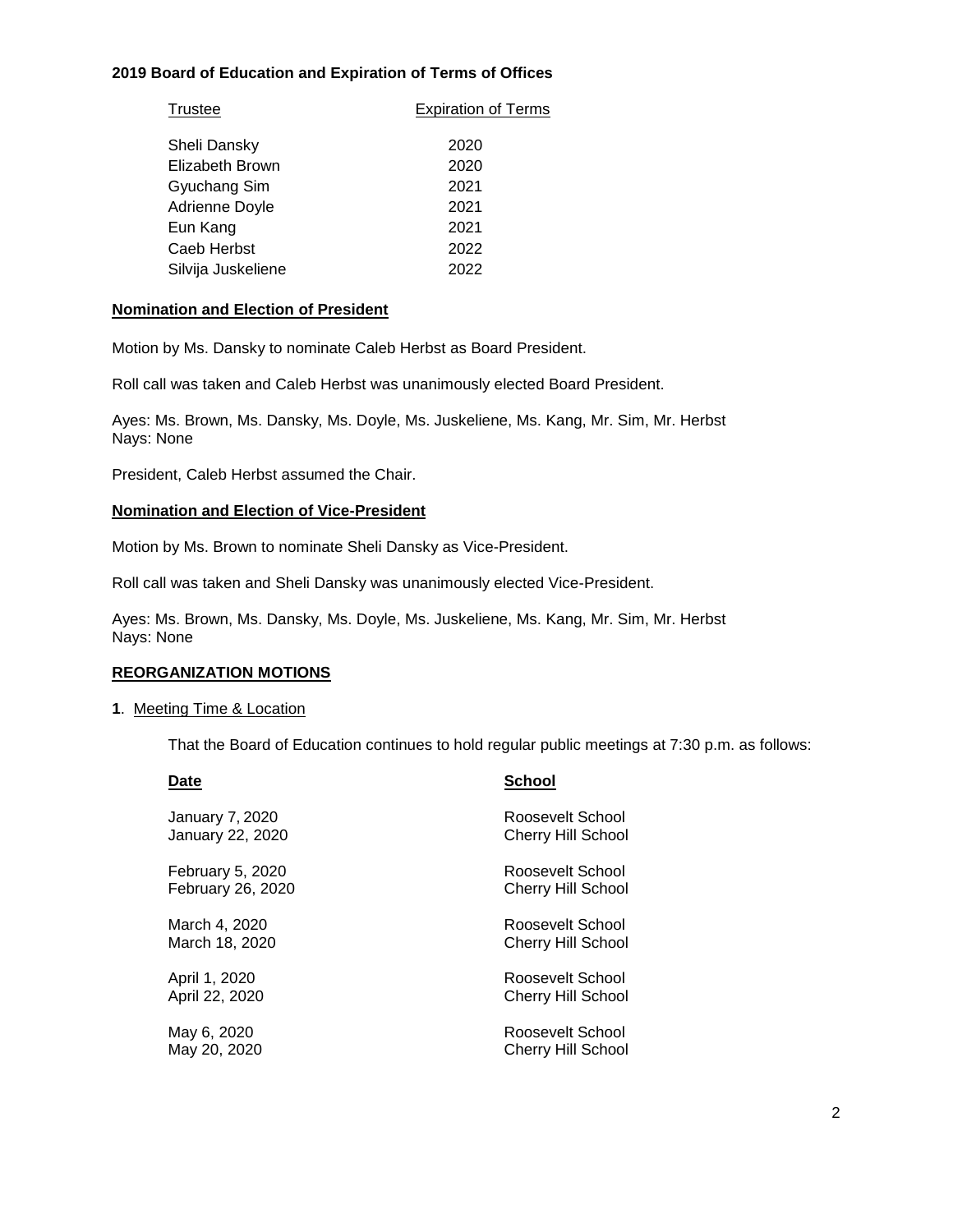| June 3, 2020                             | Roosevelt School          |
|------------------------------------------|---------------------------|
| June 17, 2020                            | <b>Cherry Hill School</b> |
| July 29, 2020                            | <b>Cherry Hill School</b> |
| September 9, 2020                        | Roosevelt School          |
| September 23, 2020                       | <b>Cherry Hill School</b> |
| October 7, 2020                          | Roosevelt School          |
| October 28, 2020                         | <b>Cherry Hill School</b> |
| November 11, 2020                        | Roosevelt School          |
| November 18, 2020                        | <b>Cherry Hill School</b> |
| December 2, 2020                         | Roosevelt School          |
| December 16, 2020                        | Cherry Hill School        |
| January 6, 2021 (Reorganization Meeting) | Roosevelt School          |

FURTHER, provision is also made for closed meetings immediately following each regular meeting for the purpose of discussing personnel matters or any other private matters if necessary.

FURTHER, the Secretary of this Board is hereby authorized and directed to give at least 48 hours advance notice of all the aforesaid meetings, and said notice shall (a) be delivered to the municipal building and the post office; (b) be delivered to the Board's officially designated newspapers; (c) circulated in the School District; and (d) filed with the clerk of the Borough of River Edge, all as provided for the pursuant to the Open Public Meetings Act, Chapter 231, Laws of the State of New Jersey 1975.

#### **Motion by: Ms. Brown Seconded by: Ms. Doyle**

Ayes: Ms. Brown, Ms. Dansky, Ms. Doyle, Ms. Juskeliene, Ms. Kang, Mr. Sim, Mr. Herbst Nays: None

**2**. School Ethics

FURTHER, that the Board of Education abide by the School Ethics Act and the Code of Ethics for School Board Members, pursuant to N.J.S.A.18A:12-21 et seq.

#### **Motion by: Ms. Doyle Seconded by: Ms. Juskeliene**

Ayes: Ms. Brown, Ms. Dansky, Ms. Doyle, Ms. Juskeliene, Ms. Kang, Mr. Sim, Mr. Herbst Nays: None

**3**. Parliament Procedure

FURTHER, that the Board of Education meetings be governed by parliamentary procedure of Robert's Rules of Order.

#### **4**. Official Public Notice Newspapers

FURTHER, that the Board of Education designate the *Suburban/Town News* and *The Record* as the Official Newspapers for the Board of Education until the next organization meeting.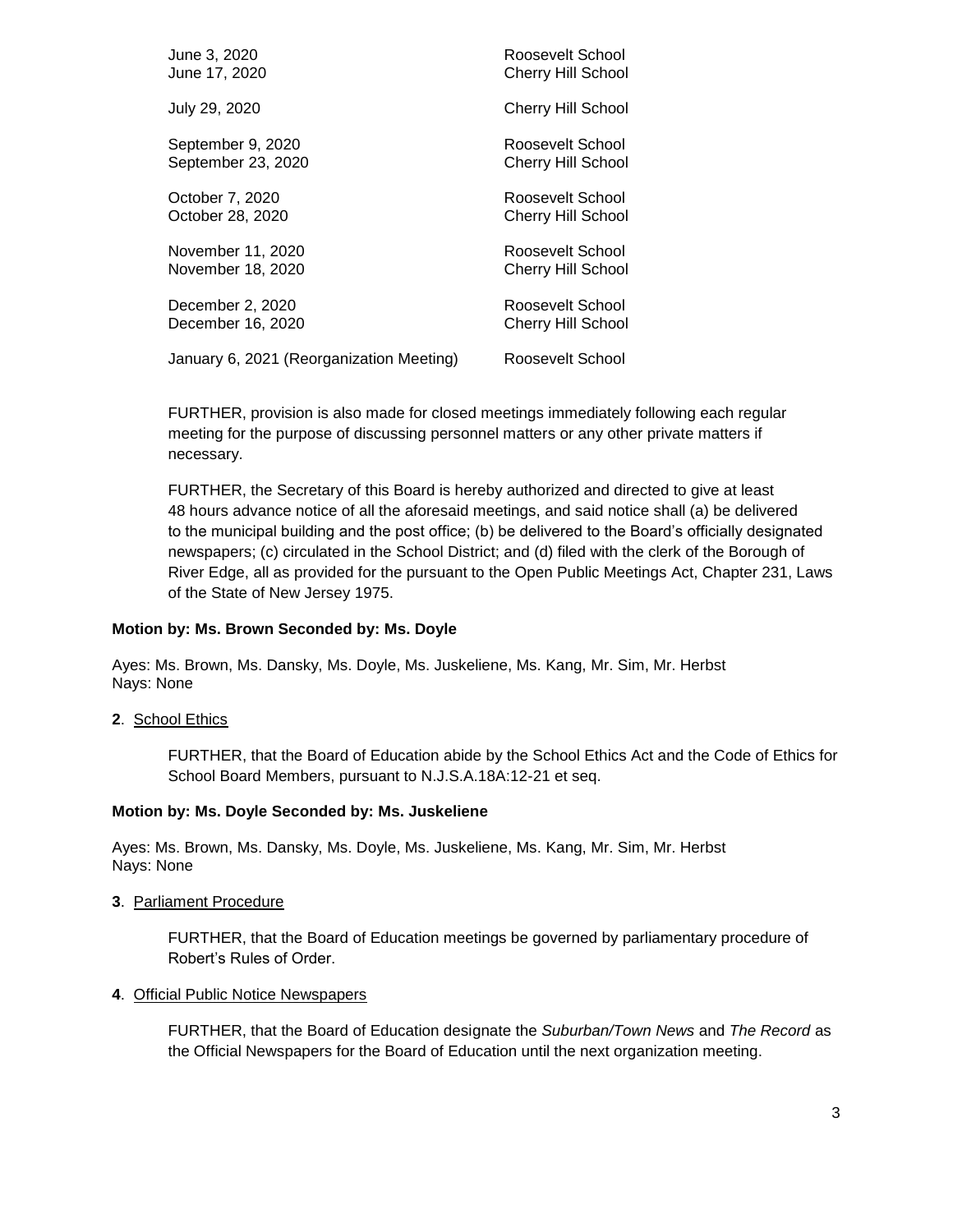## **5**. Designation Board Secretary

FURTHER, that the Board of Education designate Louise Napolitano as Board Secretary until June 30, 2020.

#### **6**. Rules, Regulations and Policies

FURTHER, that all rules, regulations and policies adopted in previous years, and not rescinded by the River Edge Board of Education be continued in full force and effect until altered, amended, modified or repealed by other resolutions of this Board, including board policy on student records.

## **7**. Curricula

FURTHER, that the Board of Education approve all current curricula, textbooks, and programs that have been developed in accordance with the New Jersey Student Learning Standards until the next organization meeting.

## **8**. Mission Statement

FURTHER, that the Board of Education adopt the Mission Statement as follows:

The River Edge School District is a partnership of students, parents, staff, and community members. We are dedicated to providing a supportive environment in which all students can reach their maximum academic potential, while developing as responsible citizens who respect individuality. Our goals will be achieved because:

- curriculum and instruction are aligned with the New Jersey Student Learning **Standards**
- all decisions reflect the academic, social/emotional and physical needs of pre-K to sixth grade students
- cooperation and on-going communication exist between the school district and the community
- school administrators and the Board of Education work together to assess and adjust procedures in response to new mandates and the changing needs of the community

#### **9**. Designation of Depositories & Signature Authorizations

FURTHER, that the Board of Education designate the Columbia Bank as the depository for funds for the Board of Education.

FURTHER, that the Board Secretary/Business Administrator and the Treasurer of School Monies be authorized and directed to maintain accounts for and on behalf of the Board in Columbia Bank and

FURTHER, that the Board of Education official warrants be signed by three of the following five:

President, Vice President, Board Secretary/Business Administrator, Treasurer of School Monies, Superintendent of Schools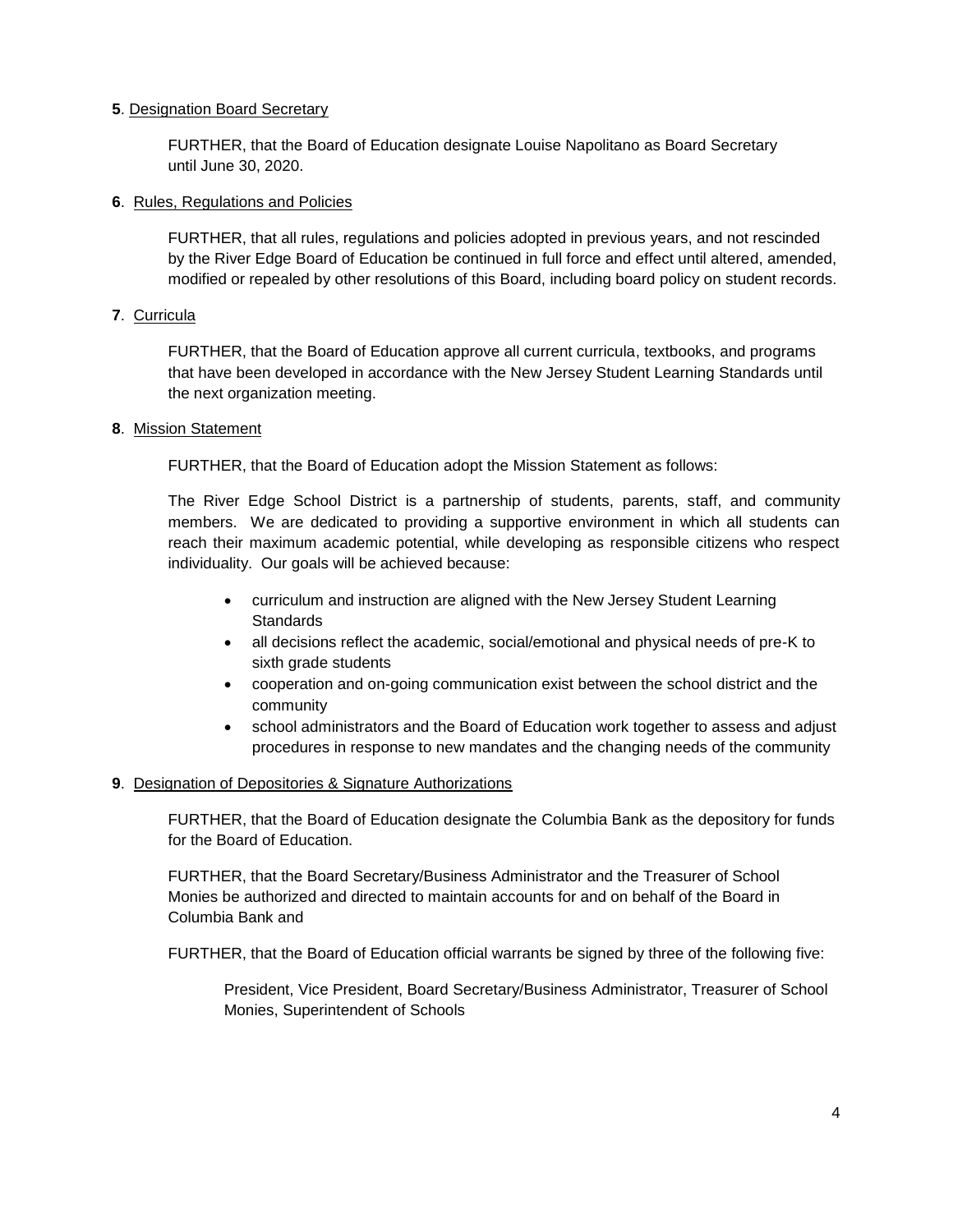## **10**. Signature Authorization – Taxes, Payroll, Insurance

FURTHER, that the President or Vice President in his/her absence, and the Board Secretary/Business Administrator or Superintendent in his/her absence, and the Treasurer of School Monies, be authorized and directed to execute warrants without further action on the part of the Board of the payment, when due, for salaries of all employees of the Board and for withholding taxes, pension funds, medical insurance plans, property insurance, Social Security and New Jersey Unemployment Insurance.

#### **Motion by: Ms. Juskeliene Seconded by: Ms. Kang**

Ayes: Ms. Brown, Ms. Dansky, Ms. Doyle, Ms. Juskeliene, Ms. Kang, Mr. Sim, Mr. Herbst Nays: None

#### **11**. Office Account Signatures

FURTHER, that the Board of Education authorize the following individuals to approve the Petty Cash Reimbursements:

- Louise Napolitano, Custodian of Petty Cash
- Louise Napolitano, Board Secretary/Business Administrator
- Dr. Tova Ben-Dov, Superintendent of Schools

FURTHER, that the maximum allowable amount per warrant be established at \$125.00 providing all necessary claims are found to be in order according to law.

#### **12**. Designation of Board Auditor, and

FURTHER, that the Board of Education designate Lerch Vinci & Higgins, as Board Auditor until June 30, 2020.

#### **13**. Designation Board Attorney

WHEREAS, the law firm of Fogarty & Hara, Esqs., has the expertise and experience to provide professional services to the River Edge Board of Education; and,

WHEREAS, the Board is desirous of appointing the law firm of Fogarty & Hara, Esqs, to provide professional services to the Board;

BE IT RESOLVED, that the River Edge Board of Education appoints the law firm of Fogarty & Hara, Esqs., as the Board Attorney until June 30, 2020 at the following rates: \$175.00 Partner and \$155.00 Associate.

#### **14**. Designation Board Architect

FURTHER, that the Board of Education designate DiCara Rubino Architects, as Architect of Record until June 30, 2020 at an hourly rate of \$175 Principal, \$165 Senior Associate Architect, and \$140 Project Architect/Engineer until June 30, 2020.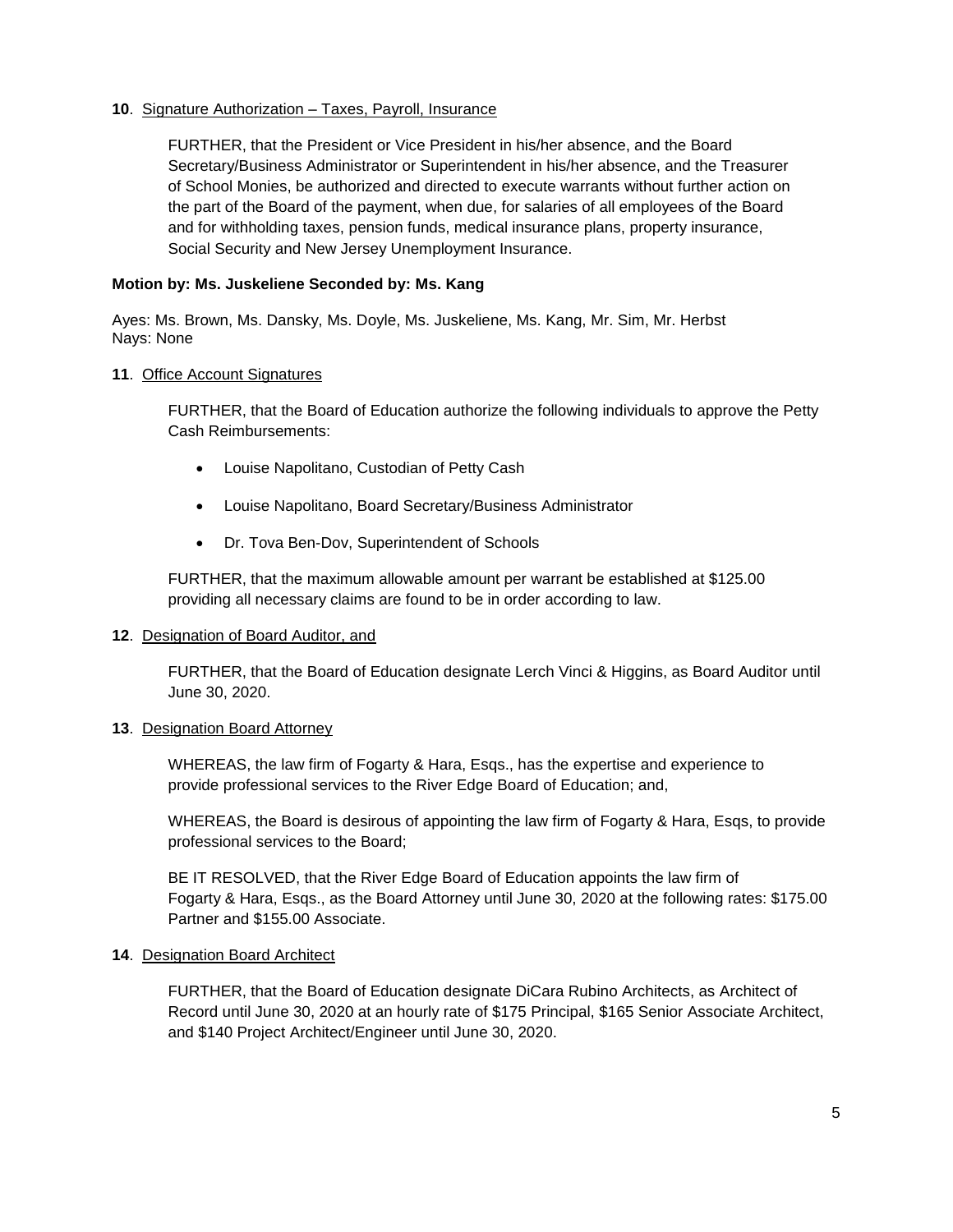#### **15**. Designation Board Insurance Agency

FURTHER, that the Board of Education designate Brown and Brown Advisors of Lambertville, New Jersey as the Broker of Record for Dental Benefits.

## **16**. Designation Bond Attorney

FURTHER, that the Board of Education designate Wilentz, Goldman, and Spitzer as Board Bond Attorney until June 30, 2020.

#### **17**. Designation School District Consulting Physician

FURTHER, that the Board of Education designate Dr. Christopher Nicpon as Board School Physician until the June 30, 2020 at a rate of \$3,500.

## **18**. Custodian of Public Records

FURTHER, that the Board of Education designate Louise Napolitano as Custodian of Public Records until June 30, 2020.

## **Motion by: Ms. Kang Seconded by: Ms. Dansky**

Ayes: Ms. Brown, Ms. Dansky, Ms. Doyle, Ms. Juskeliene, Ms. Kang, Mr. Sim, Mr. Herbst Nays: None

## **19**. Designation 504 Coordinator

FURTHER, that the Board of Education designate Alrick Douglas until June 30, 2020 and Tara Malkowski from September 1, 2020 until the next organization meeting as 504 Coordinators for Roosevelt School and Janel Blake for Cherry Hill School as 504 Coordinator until the next organization meeting.

#### **20**. Designation Attendance Officer

FURTHER, that the Board of Education designate Denise Heitman, Attendance Officer, for a yearly stipend of \$500.00 until the next organization meeting.

#### **21**. Designation Homeless Student Liaison

FURTHER, that the Board of Education approve Eric James, Homeless Student Liaison, for the River Edge School District until the next organization meeting.

## **22**. Designation District Anti-Bullying Coordinator

FURTHER, that the Board of Education designate Eric James, District Anti-Bullying Coordinator, until the next organization meeting.

## **23**. Designation District Pest Management Coordinator

FURTHER, that the Board of Education designate Stan Stevens as the Integrated Pest Management Coordinator until the next organization meeting.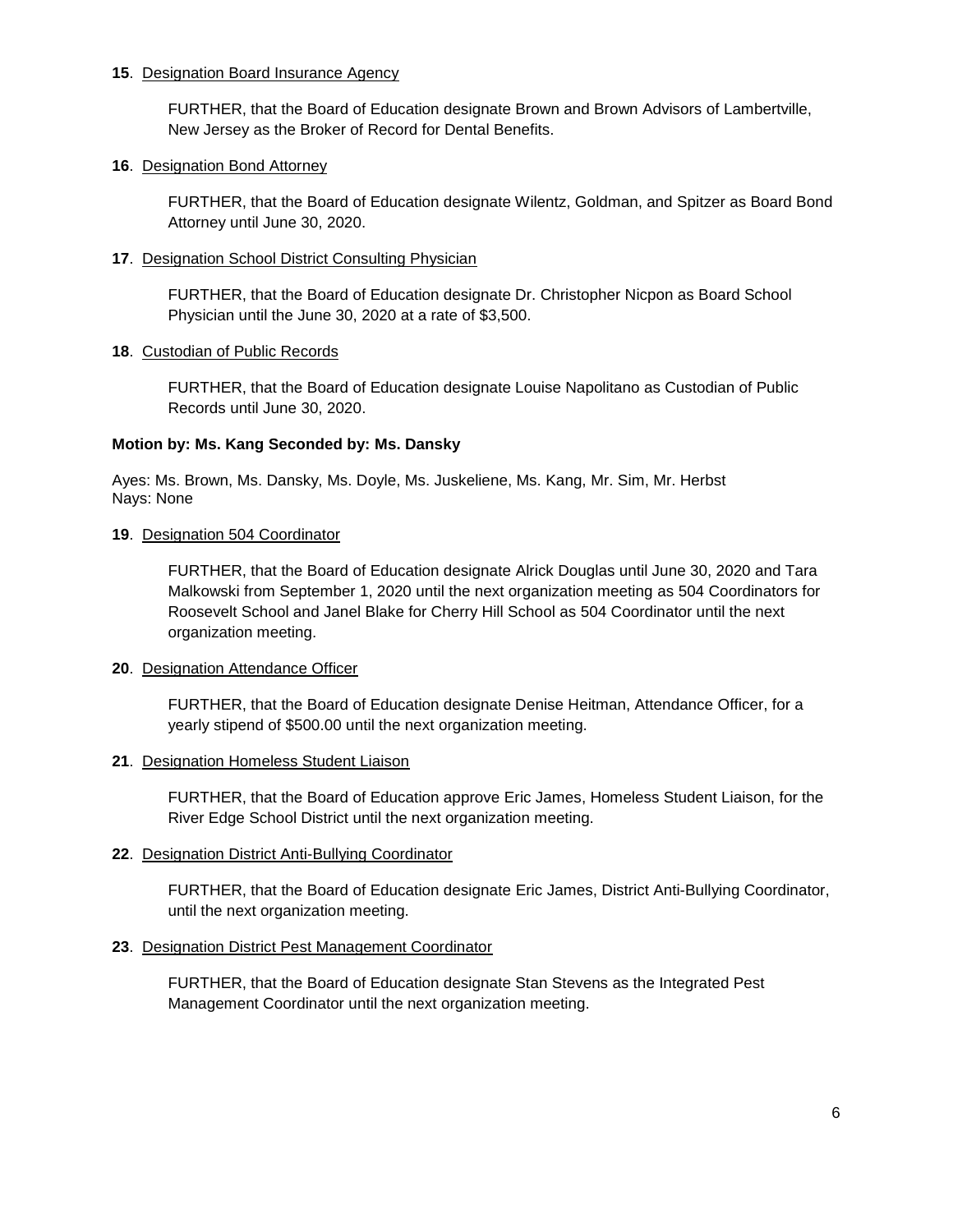## **24**. AHERA Coordinator

FURTHER, that the Board of Education designate Environmental Design, Inc. to become the designated party to ensure compliance with the Asbestos Hazard Emergency Response Act (AHERA) until the next organization meeting.

#### **25**. Designation Treasurer of School Funds

FURTHER, that the Board of Education designate Antoinette Kelly as Treasurer of School funds until the next organization meeting.

## **26**. Designate Purchasing Agent

WHEREAS, the recent changes to the Public School Contracts Law gave Boards of Education the ability to increase their bid threshold up to \$40,000; and

WHEREAS, N.J.S.A. 18A:18A-3A, permits an increase in the bid threshold if a Qualified Purchasing Agent is appointed as well as granted the authorization to negotiate and award such contracts below the bid threshold: and

WHEREJ.A.C. 5:34-5 et seq. establishes the criteria for qualifying as Qualified Purchasing Agent; and

WHEREAS, Louise Napolitano possesses the designation of Qualified Purchasing Agent as issued by the Director of the Division of Local Government Services in accordance with N.J.A.C. 5:34-5 et seq.: and

WHEREAS, River Edge Board of Education desires to increase the bid threshold as provided in N.J.S.A. 18A:18A-3; now, therefore, be it

RESOLVED, that the governing body of the River Edge Board of Education in the County of Bergen, in the State of New Jersey hereby increases its bid threshold to \$40,000; and be it further

RESOLVED, that the governing body hereby appoints Louise Napolitano as the Qualified Purchasing Agent to exercise the duties of a purchasing agent pursuant to N.J.S.A. 18A:18A-2b, with specific relevance to the authority, responsibility, and accountability of the purchasing activity of the Board of Education; and be it further

RESOLVED, that in accordance with the N.J.A.C. 5:34-5.2 the Board of Education Secretary is hereby authorized and directed to forward a certified copy of this resolution and a copy of Louise Napolitano's certification to the Director of the Division of Local Government Services.

## **Motion by: Ms. Dansky Seconded by: Mr. Sim**

Ayes: Ms. Brown, Ms. Dansky, Ms. Doyle, Ms. Juskeliene, Ms. Kang, Mr. Sim, Mr. Herbst Nays: None

**27**. Move to authorize the Business Administrator/Board Secretary to seek sealed bids, Educational Data Services, county contract, and/or state contract for all goods and services until the next organizational meeting.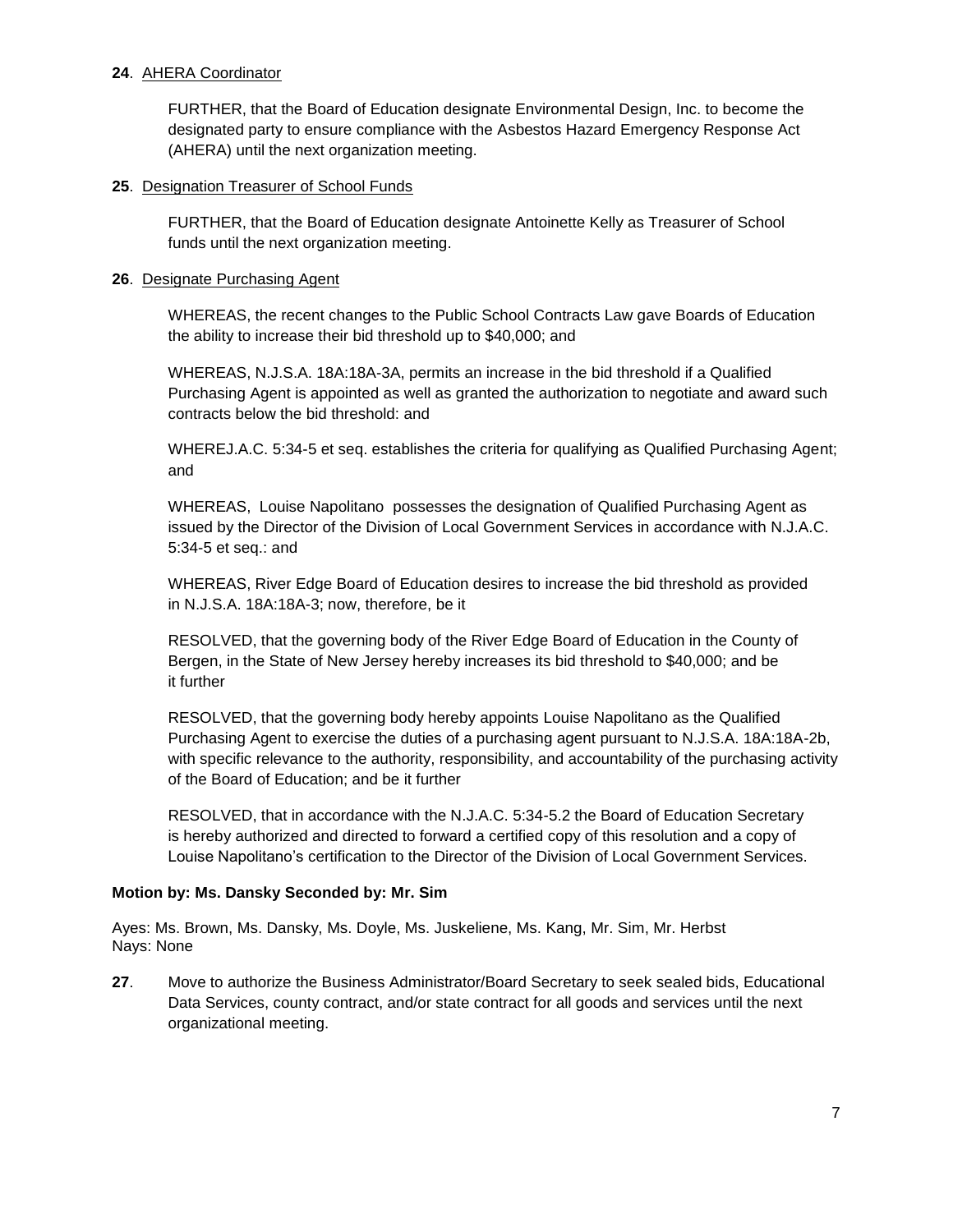## **28**. Membership in Bergen County Region V

FURTHER, that the Board of Education continue its membership in the Bergen County Region V Council for Special Education, does hereby accept, adopt and agree to comply with the Region V by-laws; designates the District Superintendent as its representative to Region V; and empowers her to cast all votes and take all other actions necessary to represent its interest in Region V; until the next organization meeting and

FURTHER, approve the Joint Transportation Agreement for all River Edge students who are transported through Region V.

## **29**. Tax Shelter Annuity Sales Companies

FURTHER, that the Board of Education approve the following to solicit sales to district employees for 403b and 457 retirement plans for the 2019-2020 school year:

Aspire Financial Services AXA Equitable Life Insurance Company Security Benefit Unum Life Insurance Company of America

# **Motion by: Mr. Sim Seconded by: Ms. Brown**

Ayes: Ms. Brown, Ms. Dansky, Ms. Doyle, Ms. Juskeliene, Ms. Kang, Mr. Sim, Mr. Herbst Nays: None

## **SPECIAL/DISCUSSION ITEMS**

## **Public Comments on Agenda Items** - None

## **2020 - 2021 School Calendar Discussion**

Dr. Ben-Dov proposed two drafts of the 2020-2021 school calendar to the Board members. The difference between the calendars is Draft A has a two day Winter Recess the week of Presidents Day with the school year ending on June 22nd and Draft B has the whole week off for Winter Recess the week of Presidents Day with the school year ending on June 25th. Dr. Ben-Dov told the board members to review the calendars and think about which one they prefer. We will vote on the calendar at the January  $22<sup>nd</sup>$  board meeting.

## **REPORTS**

## **SUPERINTENDENT**

Dr. Ben-Dov reported on the following:

- January began very productively. We began our theatre residency for the fourth grade in both schools. This will last for 12 weeks and will end with culminating performances in March and April.
- Dr. Ben-Dov read the Violence, Vandalism and Harassment Intimidation and Bullying report which comes from the Student Safety Data Report. As reported to the State, our reporting period 1 (July 1, 2019 to December 31, 2019) indicates no HIB investigations or reports for this period. Dr. Ben-Dov believes this is a positive result of the programs we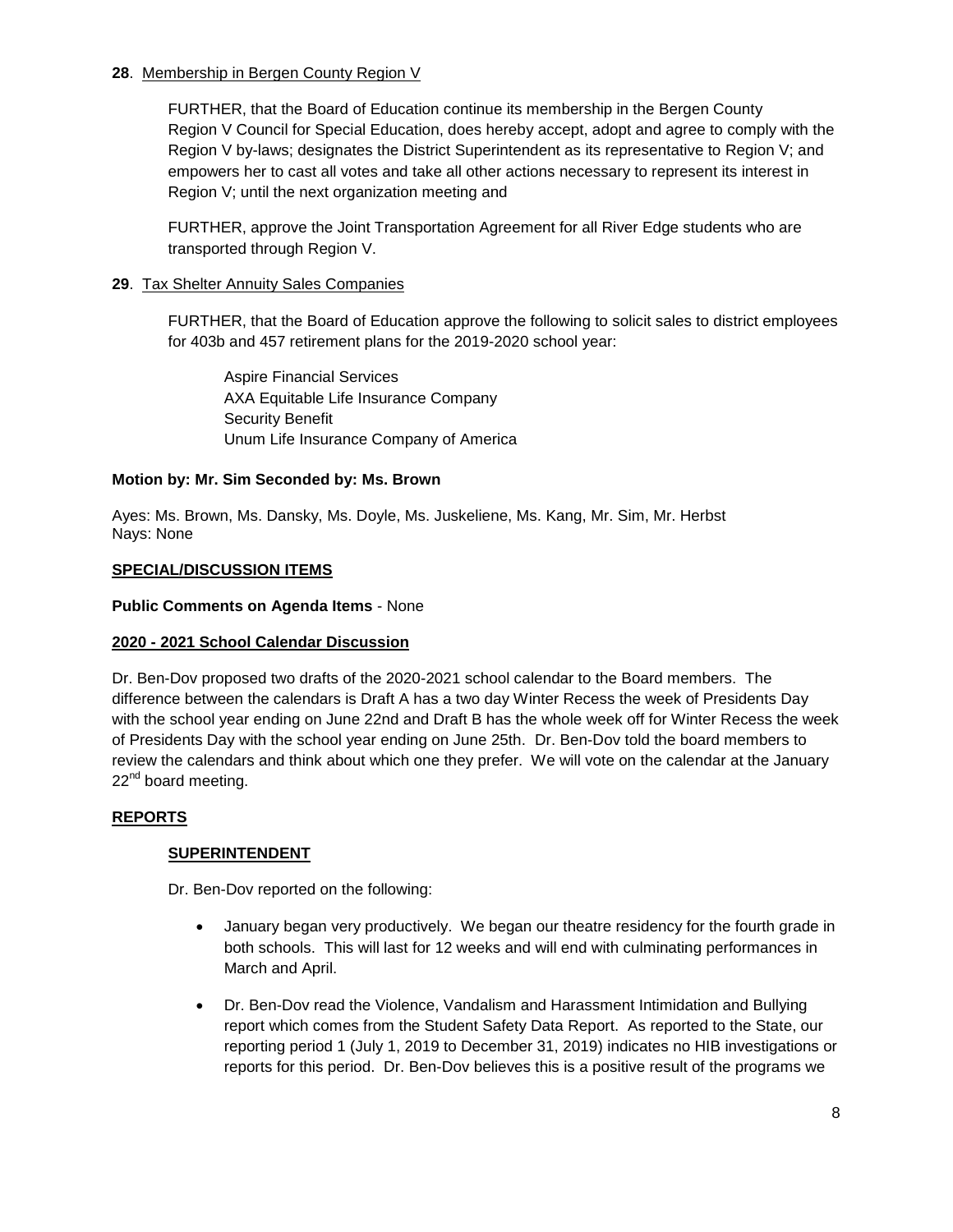have been implementing. Dr. Ben-Dov discussed some of the HIB training and proactive programs being implemented by the River Edge School District.

- This is the time for budget development. We are discussing personnel, space in the district, technology, and larger items that need to be incorporated into the budget.
- In January, we will begin to have a discussion on the space issues in the district. Kindergarten registration will be on January 22<sup>nd</sup> and January 23<sup>rd</sup>. We want to see how close we are to previous years and want to see what kind of Kindergarten enrollment we are predicting. After that we will begin our space explorations. We will start our space discussions with the Finance and Facilities committee once the committees are formed.
- Dr. Ben-Dov will attend the new Mayor's Emergency Council meeting tomorrow. This is the first meeting where various town agencies and institutions will meet with Mayor Papaleo. This meeting is devoted to emergency procedures.

## **PRINCIPAL**

Mr. Henzel reported on the following:

- Mr. Henzel stated since our last board meeting we have had two performances at Roosevelt School. The third grade had their culminating dance performances. It was a hit. We also had our winter concert before break. Ms. Cuadra and Mr. Urban did an outstanding job preparing their students for the show. Second grade had their Character Day and first grade invited parents to build gingerbread houses.
- Today was the first meeting for the fourth grade Artist in Residency. The students began a 12 session residency focusing on theatre.
- Kindergarten registration will be on January 22<sup>nd</sup> and January 23rd. All the information can be found on our district website.

## **BOARD SECRETARY**

Mrs. Napolitano reported on the following:

- Budget Planning is in the process. We already started meeting with staff and department heads regarding the budget calendar which was revised on December 24<sup>th</sup>. Mrs. Napolitano will distribute a budget calendar to the board for the January  $22<sup>nd</sup>$  board meeting.
- The Governor's address will be at the end of February to find out what our state aide numbers are. We will have a real numbers to work with at that point.

## **PRESIDENT**

Mr. Herbst reported on the following:

- Mr. Herbst thanked the board members for re-electing him as the River Edge Board President.
- Mr. Herbst welcomed new board member, Silvija Juskeliene, to the River Edge Board of Education.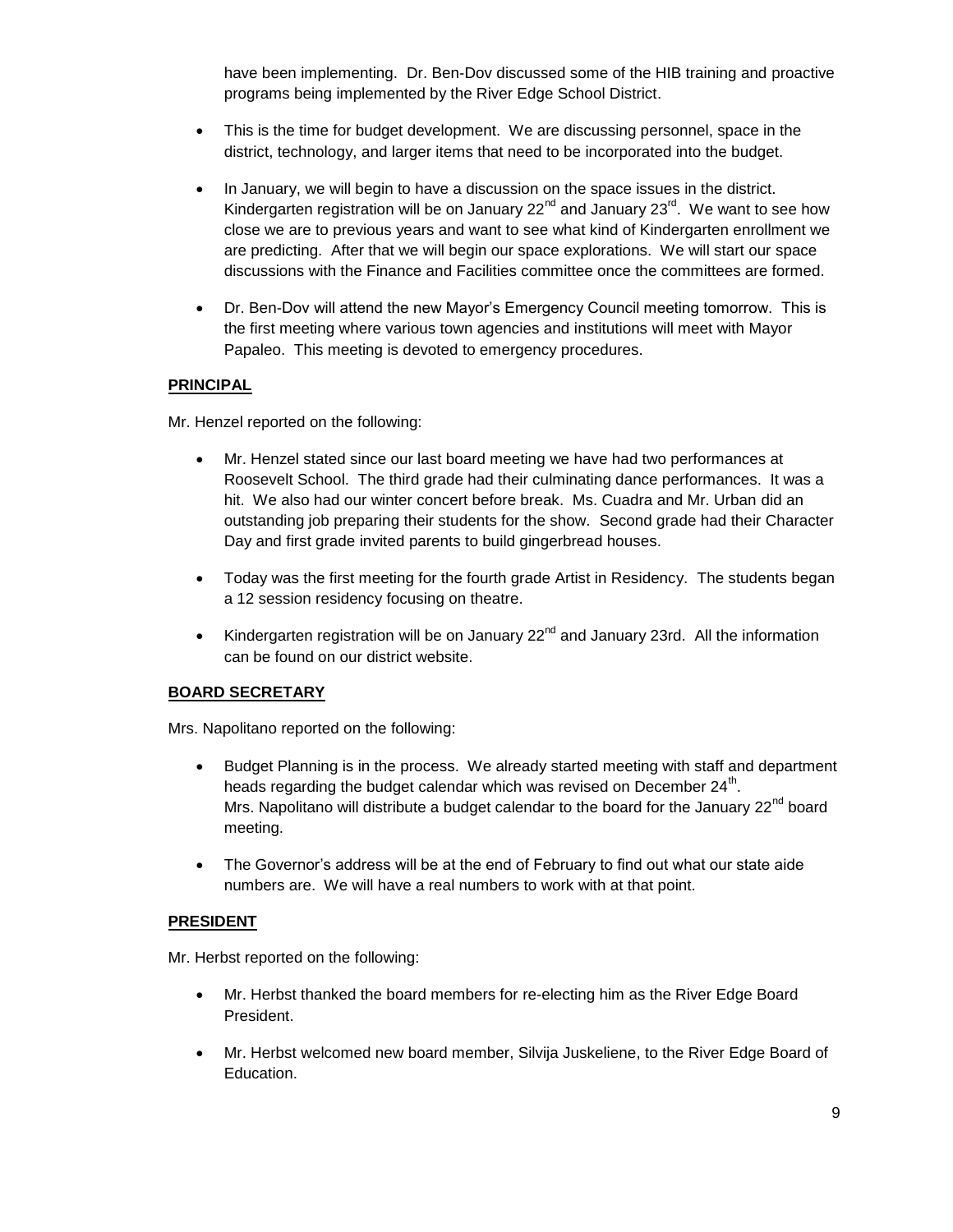Mr. Herbst spoke about new board member orientation training opportunities to Ms. Juskeliene.

## **COMMITTEES**

• No committees reported at this meeting

# **MOTIONS TO BE ACTED UPON**

# **A. ADMINISTRATION/POLICY**

- **1**. That the Board of Education approve the staff development and travel as per the schedules for January 2020 including relevant mileage reimbursement. (Addendum)
- **2**. That the Board of Education approve the completion of the following emergency drills:

| School             | <b>Dates</b>                                                       |
|--------------------|--------------------------------------------------------------------|
| Cherry Hill School | December 12, 2019 Lockdown Drill<br>December 16, 2019 Fire Drill   |
| Roosevelt School   | December 12, 2019 Shelter in Place<br>December 20, 2019 Fire Drill |

## **Motion by: Ms. Brown Seconded by: Ms. Doyle**

Ayes: Ms. Brown, Ms. Dansky, Ms. Doyle, Ms. Juskeliene, Ms. Kang, Mr. Sim, Mr. Herbst Nays: None

**3**. That the Board of Education postpone until January 22, 2020 the approval of the River Edge Elementary School Calendar for the 2020-2021 school year. (Addendum)

## **Motion by: Ms. Doyle Seconded by: Ms. Juskeliene**

Ayes: Ms. Brown, Ms. Dansky, Ms. Doyle, Ms. Juskeliene, Ms. Kang, Mr. Sim, Mr. Herbst Nays: None

**4**. That the Board of Education approve the Violence, Vandalism and Harassment Intimidation and Bullying Report and HIB Training Report for Reporting Period 1. (July 1, 2019 to December 31, 2019)

## **Motion by: Ms. Juskeliene Seconded by: Ms. Kang**

Ayes: Ms. Brown, Ms. Dansky, Ms. Doyle, Ms. Juskeliene, Ms. Kang, Mr. Sim, Mr. Herbst Nays: None

## **B. CURRICULUM/EDUCATION** - None

## **C. BUILDINGS & GROUNDS** - None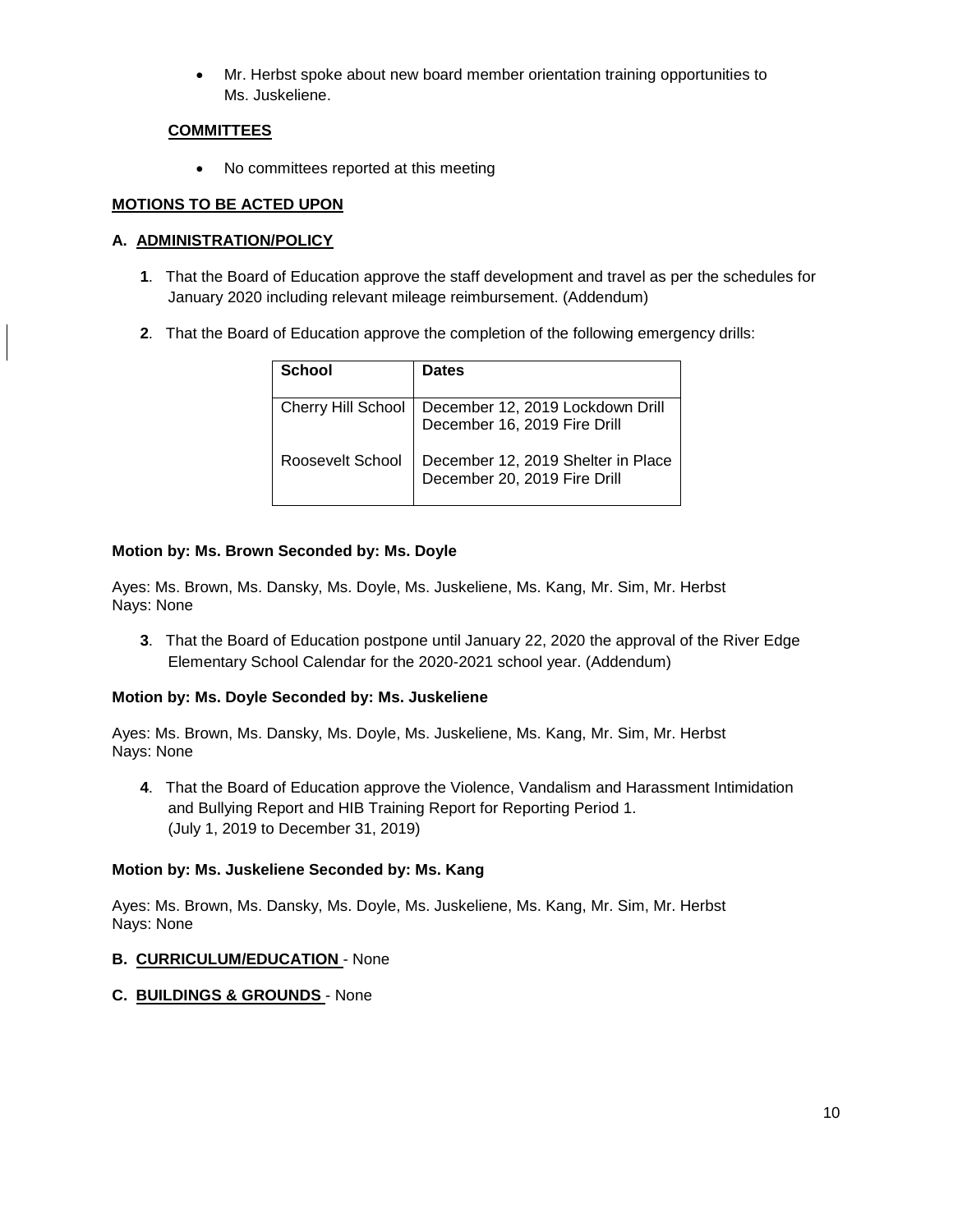# **D. FINANCE/GRANTS/GIFTS**

- **1**. That the Board of Education approve a donation from Joy and Jan Holmstrup to be used towards the purchase of children books for the mobile cart in memory of Erika Steinbauer in the amount of \$100.00.
- **2**. That the Board of Education accept the \$140.00 donation from Jennifer Wong Hernandez for general use at Roosevelt School (Addendum).
- **3**. **WHEREAS**, the River Edge Board of Education (hereinafter referred to as the "Board") desires to retain the professional services of Eisner Amper, LLP to provide investigative services and forensic accounting services to the River Edge School District; and

**WHEREAS,** the parties have agreed upon the terms of the Engagement Letter and Standard Terms and Conditions of Engagement; and

**WHEREAS,** the parties are desirous of memorializing the Engagement Letter and Standard Terms and Conditions of Engagement;

**NOW THEREFORE BE IT RESOLVED** that the Board hereby agrees to enter an agreement between Eisner Amper, LLP and the Board, and agrees to be bound by the terms and conditions thereof.

**BE IT FURTHER RESOLVED** that the Board hereby authorizes the Board President and Business Administrator/Board Secretary to execute the Engagement Letter and Standard Terms and Conditions of Engagement and any other documents necessary to effectuate same.

## **Motion by: Ms. Kang Seconded by: Ms. Dansky**

Ayes: Ms. Brown, Ms. Dansky, Ms. Doyle, Ms. Juskeliene, Ms. Kang, Mr. Sim, Mr. Herbst Nays: None

## **E. PERSONNEL**

- **1**. That the Board of Education, with the recommendation of the Superintendent approve Bella DiGennaro for a maximum of 25 Clinical Observation hours of Speech and Language Pathology to commence on or about January 8, 2020 through May 15, 2020, pending criminal history review.
- **2**. That the Board of Education, with the recommendation of the Superintendent approve Jelam Meehan, Substitute Teacher, for the 2019-2020 school year.
- **3**. That the Board of Education accept, with regret, the resignation of Jessica Cordero, Lunch Aide, effective December 19, 2019.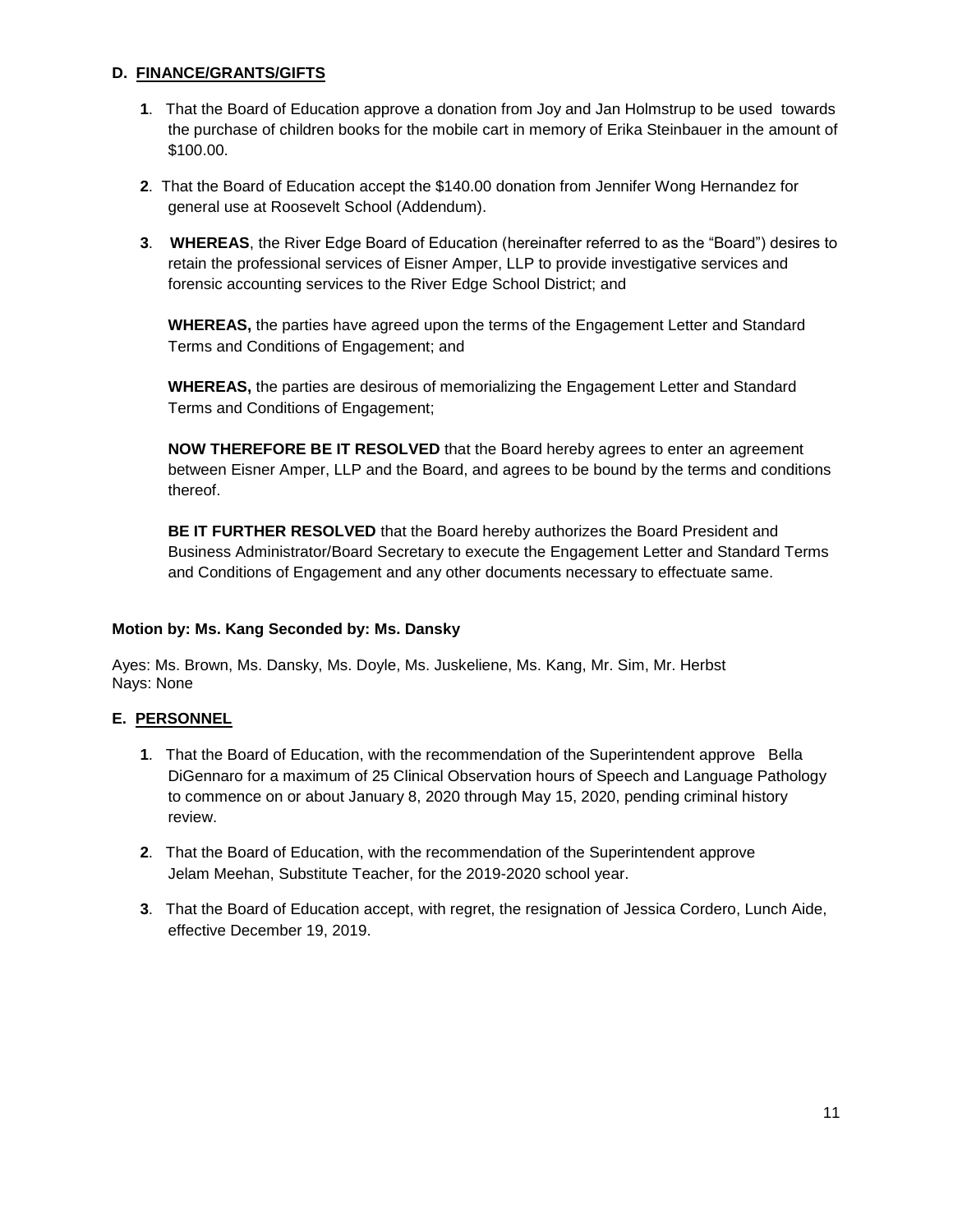**4**. That the Board of Education approve the following teachers for Cycle III of the Post Dismissal Instructional Academy for the 2019-2020 School Year, as per contract:

| <b>Roosevelt</b>    | <b>Cherry Hill</b>    |
|---------------------|-----------------------|
| Abby Burns Paterson | Caitlin Callahan      |
| Alexandra McNeil    | Katherine O'Reilly    |
| Colleen Poole       | Gabrielle Sagala      |
| Christine O'Keefe   | Noy Sapir             |
| Caroline Church     | Andrea Siclari        |
|                     | <b>Maribel Torres</b> |
|                     | <b>Courtney Sweet</b> |

## **Motion by: Ms. Dansky Seconded by: Mr. Sim**

Ayes: Ms. Brown, Ms. Dansky, Ms. Doyle, Ms. Juskeliene, Ms. Kang, Mr. Sim, Mr. Herbst Nays: None

## **F. RIVER EDGE SPECIAL EDUCATION** – None

## **G. REGION V ADMINISTRATION & TRANSPORTATION**

**1**. That the Board of Education approve the following Quote Contracts for the 2019-2020 school year:

| Route<br># | <b>Transporter</b>                     | Per<br><b>Diem</b> |
|------------|----------------------------------------|--------------------|
| 1563       | Ace Transportation                     | \$177.60           |
| 2797       | Ace Transportation                     | \$165.00           |
| 2798       | Hernandez                              | \$180.00           |
| QS50       | Jacoup's Transportation                | \$148.00           |
| 2827       | John Leckie                            | \$252.99           |
| Q193       | Morgan Transportation                  | \$246.00           |
| 2842       | Pro Trans School Transportation        | \$175.00           |
| 2844       | <b>Pro Trans School Transportation</b> | \$115.00           |
| 2801       | Rosa Transportation                    | \$195.00           |
| 2830       | Rosa Transportation                    | \$380.00           |